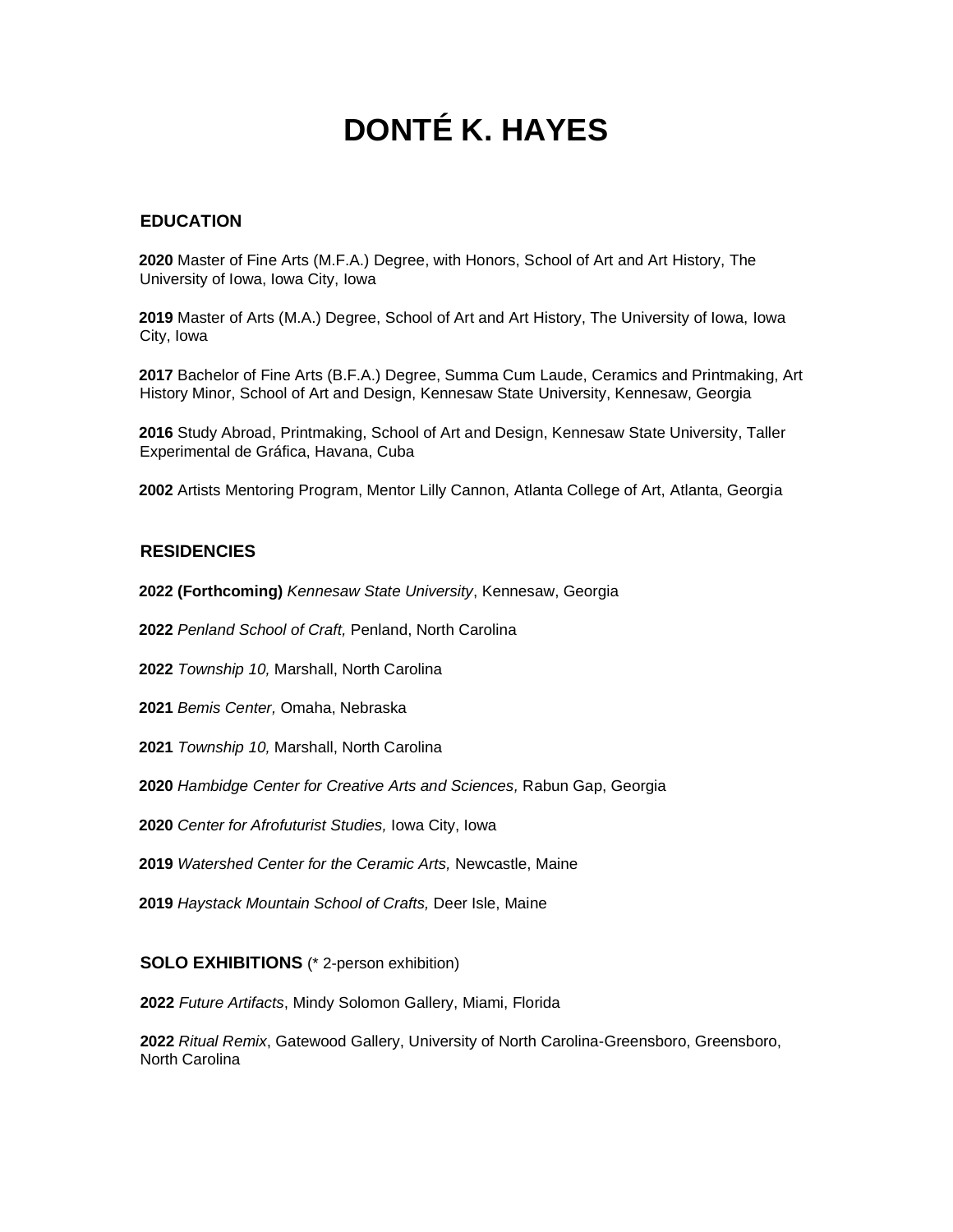**2021-2022** *Cosmic Ritual*, Fine Arts Gallery, Washington State University, Pullman, Washington

*The Armory Art Fair,* Mindy Solomon Gallery, Javits Center, New York, New York

*Arrival,* Iowa Ceramics Center and Glass Studio, Cedar Rapids, Iowa

*Cosmic Remix*, Garner Narrative, Louisville, Kentucky

**2015-2016** *New Works*, The Art Spot Gallery, Fulton County Central Library, Atlanta, Georgia

*Afrofuturist*, Garner Narrative, Louisville, Kentucky

*The Real Tales of The Gingerblack Man*, Garner Narrative, Louisville, Kentucky

*Donté K. Hayes New Works*, Seminole State College, Sanford, Florida

*Gingerblack Man*, Florida Atlantic University John MacArthur Library Gallery, Jupiter, Florida

*\*Imagine: Robert Sites and Donte' K. Hayes*, Selden Gallery, Norfolk, Virginia\*

*Cookie Cutter Conundrum*, Lake Eustis Museum of Art, Eustis, Florida

*Connections*, The Gallery at Screen Arts, St. Augustine, Florida

*Connections*, Fine Arts Gallery, Georgia Perimeter College, Clarkston, Georgia

*The Misadventures of the Gingerblack Man*, Carisma Gallery, Buford, Georgia

*Superstition*, Ruby Green Contemporary Art Center, Nashville, Tennessee

*The Misadventures of the Gingerblack Man*, YMI Cultural Center, Asheville, North Carolina

*Cookie Monster*, University of Alabama-Huntsville, Huntsville, Alabama

 *Gingerblack Man*, Laramé Fine Arts Gallery, National Black Arts Festival, Roswell, Georgia

*Hand Me Downs*, Roswell Cultural Arts Center, Roswell, Georgia

#### **SELECTED EXHIBITIONS**

 *New Jersey Arts Annual: Reemergence,* New Jersey State Museum*,* Trenton, New Jersey, *(Juried)*

 *This Present Moment: Crafting a Better World,* Curators Mary Savig, Nora Atkinson, Anya Montiel, Elana Hain, Renwick Gallery of the Smithsonian American Art Museum*,* Washington D.C., *(Group)*

*Mundus Inversus,* Red Arrow Gallery*,* Nashville, Tennessee, *(Invitational)*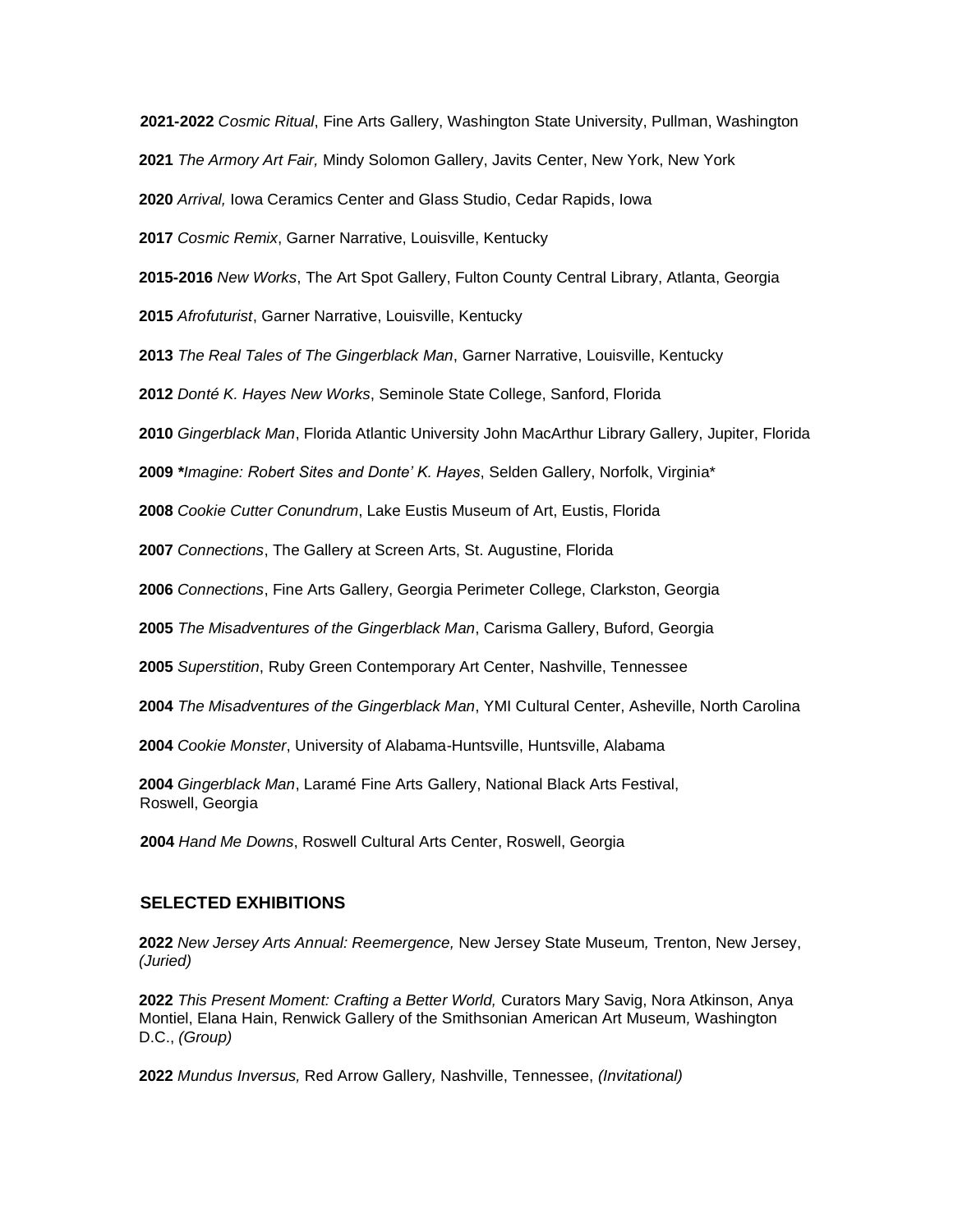*Coined in the South: 2022,* The Mint Museum*,* Charlotte, North Carolina, *(Juried)*

*Black Anatomy,* Spartanburg Art Museum*,* Spartanburg, South Carolina, *(Group)*

 *New Jersey Arts Annual: Revision and Respond,* Newark Museum of Art*,* Newark, New Jersey, *(Juried)*

*Inside Out,* Whitespace Gallery*,* Curator Amy Pleasant, Atlanta, Georgia, *(Invitational)*

 *The Four Elements: A Group Exhibition,* Marietta/Cobb Museum of Art*,* Curator Madeline Beck, Marietta, Georgia, *(Group)*

 *Magic Touch,* Dinner Gallery*,* Co-Curated Celine Mo and Jen Dwyer, New York, New York, *(Invitational)*

 *Unraveled. Restructured. Revealed.,* Trout Museum of Art*,* Curator Tyanna J. Buie, Appleton, Wisconsin, *(Group)*

 *ATL Biennial: Of Care and Destruction,* Atlanta Contemporary*,* Curator Dr. Jordan Amirkhani, Atlanta, Georgia, *(Group)*

 *Mapping Narratives: New Prints 2021/winter,* International Print Center New York, New York, New York, *(Juried)*

*Design Miami Art Fair,* Mindy Solomon Gallery*,* Moore Building, Miami, Florida, *(Fair)*

 *Concepts in Clay: Artists of Color, a Virtual Exhibition,* Clay Art Center*,* Co**-**Curator Paul Briggs, Port Chester, New York, *(Invitational)*

*How are you doing*, Garner Narrative, Louisville, Kentucky, *(Group)*

 *1-54 Contemporary African Art Fair,* Mindy Solomon Gallery*,* Somerset House, London, England, *(Fair)*

 *Unwavering: 21st Century Activism,* African American Museum of Iowa*,* Cedar Rapids, Iowa, *(Invitational)*

*This is Where a Line Begins,* Mindy Solomon Gallery, Miami, Florida, *(Group)*

*We Are Clay,* Baltimore Clayworks, Baltimore, Maryland, *(Invitational)*

*The Red Clay Survey,* The Huntsville Museum of Art, Huntsville, Alabama, *(Juried)*

 *The National Council on Education for the Ceramic Arts (NCECA) Juried Student Exhibition,* Artspace, Richmond, Virginia, *(Juried)*

 *The Backbone of Things: International Show of Ceramics,* Te Auaha Gallery*,* Curator Glenn Barkley, Wellington, New Zealand, *(Invitational)*

 *Society 1858 Prize for Contemporary Southern Art,* The Gibbes Museum of Art*,* Charleston, South Carolina, *(Invitational)*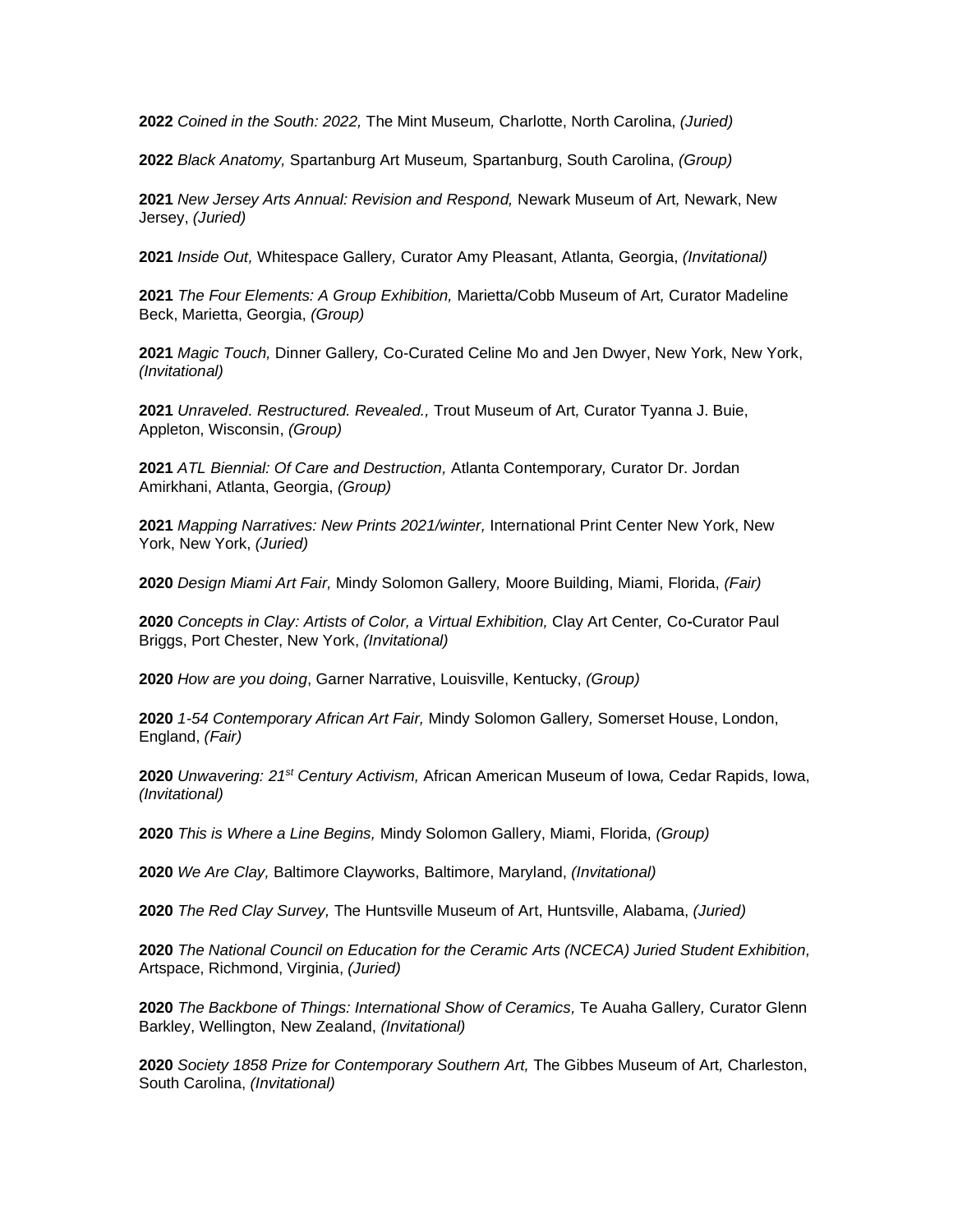**2019** *Annual MFA Exhibition Online,* University of Montana, Missoula, Montana, *(Juried*)

**2019** *Design Miami Art Fair,* Mindy Solomon Gallery*,* Pride Park, Miami, Florida, *(Fair)*

**2019** *Between the Coasts,* Chalmers Hall Art + Design Gallery, Curator Sara Muhlhausen, The University of Kansas, Lawrence, Kansas, *(Group)*

**2019** *Visual Disobedience: Iowa Artists Dissent, Propose, Actualize!,* Anderson Gallery, Drake University, Curator Lenore Metrick-Chen, Des Moines, Iowa, *(Group)*

**2019** *The Collective Presents: Surface Remix,* Smith Gallery, Grinnell College, Grinnell, Iowa, *(Group)*

**2019** *Drawing the Future,* University Art Gallery, The University of Wisconsin LaCrosse, Curator Center for Afrofuturist Studies, LaCrosse, Wisconsin, *(Group)*

**2019** *Making Moves: The University of Iowa Graduate Students in Ceramics Exchange,* The University of Minnesota, Minneapolis, Minnesota, *(Invitational)*

**2019** 1*-54 Contemporary African Art Fair,* Mindy Solomon Gallery*,* Somerset House, London, England, *(Fair)*

**2019** *Welcome to the Afrofuture: Ground Zero,* New Orleans African American Museum, Curator Gia Hamilton, New Orleans, Louisiana, *(Group)*

**2019** *Once and Always Here: Recent Work from Graduate Students and Faculty in Ceramics at the University of Iowa,* The Cyrus M. Running Gallery, Concordia College, Moorhead, Minnesota, *(Invitational)*

**2019** *Georgia on my Mind,* Elkor Art Gallery, Riga, Latvia, *(Invitational)*

**2019** *Funkadelic Awakening: A Futuristic Resistance, Three Person Show, Donté K. Hayes, Jennifer Ling Datchuck, and Salvador Jiménez-Flores,* The Clay Studio: Bonovitz Gallery, Curator Gerald Brown, Philadelphia, Pennsylvania, *(Invitational)*

**2019** *DUMA Biennial,* Dubuque Museum of Art, Dubuque, Iowa, *(Juried)*

**2019** *The Collective Presents: Surface Tension,* Public Space One, Iowa City, Iowa, *(Group)*

**2019** *The National Council on Education for the Ceramic Arts (NCECA) Juried Student Exhibition,* Soo Visual Arts Center, Minneapolis, Minnesota, *(Juried)*

**2019** *The University of Iowa Graduate Students in Ceramics Exchange,* Chalmers Hall Art + Design Gallery, The University of Kansas, Lawrence, Kansas, *(Invitational)*

**2019** *And Still We Rise: Celebrating African American Printmakers,* Johns Creek Arts Center, Johns Creek, Georgia, *(Invitational)*

**2019** *Times End,* Sweetwater Center for the Arts, Sewickley, Pennsylvania, *(Juried)*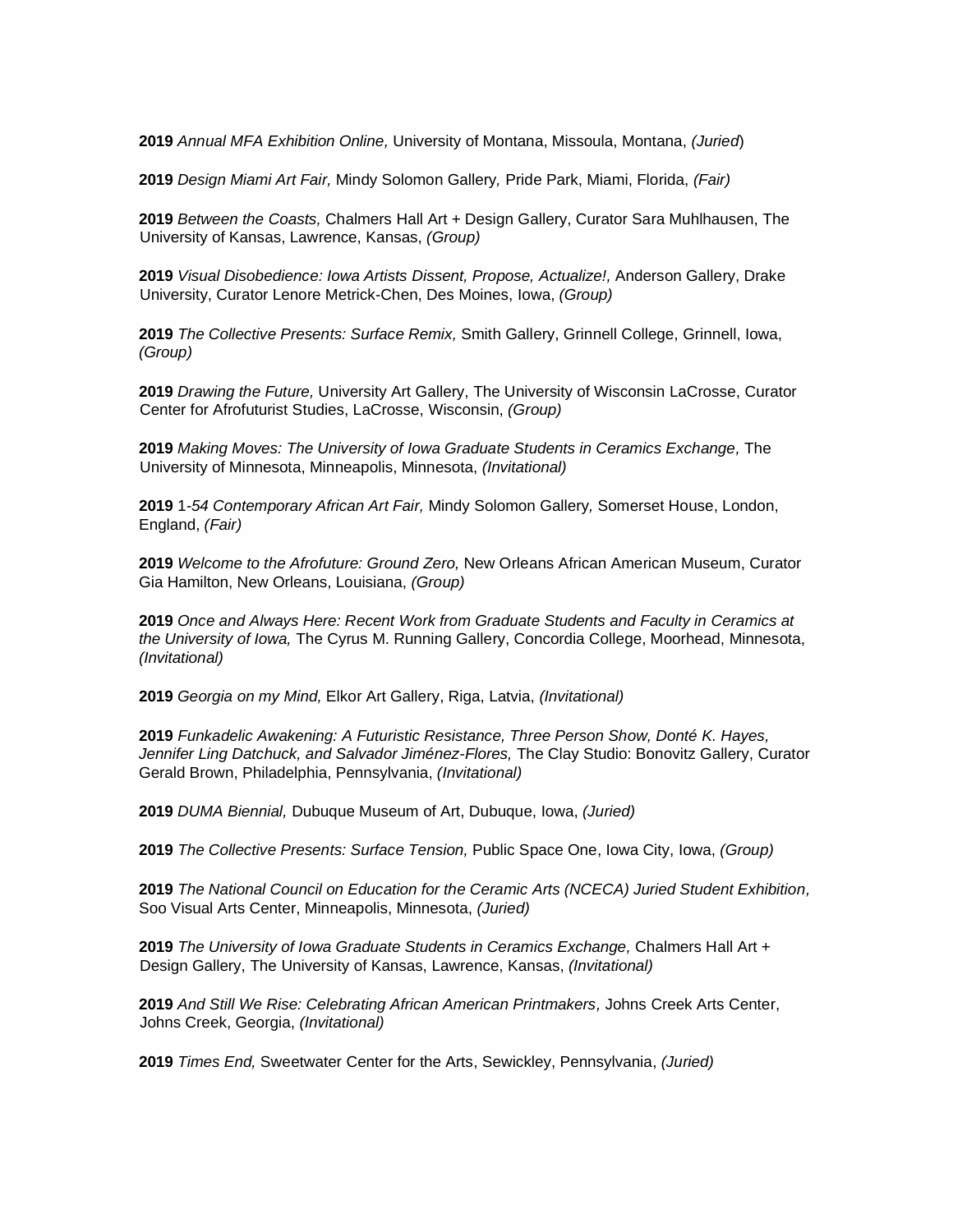*River to River: Iowa Ceramics Center and Glass Studio Biennial,* Eaton-Buchan Gallery, Sinclair Art Galleries, Coe College, Cedar Rapids, Iowa, *(Juried)*

*Picturing the Black Fantastic,* The Lyndon House Arts Center, Curator Drék Davis, Athens, Georgia, *(Group)*

*Salon Show,* Association for Visual Arts, Chattanooga, Tennessee, *(Invitational)*

*Pop Start,* DK Contemporary Gallery, Marietta, Georgia, *(Invitational)*

*Material Transformation,* Greenville Center for Creative Arts, Greenville, South Carolina, *(Group)*

*The University of Iowa Graduate Students in Ceramics Exchange,* sUgar Gallery, The University of Arkansas, Fayetteville, Arkansas, *(Invitational)*

 *National Black Creativity Exhibition,* Museum of Science + Industry Chicago, Chicago, Illinois, *(Juried)*

*2nd Annual Black History Exhibit: The Modern Day Paris Exposition,* Association for Visual Arts, Chattanooga, Tennessee, *(Juried)*

*Fresh Emerging Artist Exhibition,* Association for Visual Arts, Chattanooga, Tennessee, *(Juried)*

 *Gathered III: Georgia Artists select Georgia Artists*, Museum of Contemporary Art of Georgia, Atlanta, Georgia, *(Juried)*

*Senior Capstone Exhibition*, Fine Arts Gallery, Kennesaw State University, Kennesaw, Georgia, *(Group)*

*Visual Arts Exhibition*, National Conference on Undergraduate Research (NCUR), The Martha and Robert Fogelman Galleries of Contemporary Art, University of Memphis, Memphis, Tennessee, *(Juried)*

*College Juried Exhibition (CJX)*, The Art Place Mountain View, Marietta, Georgia, *(Juried)*

*Southern Futurism*, Healthcare Gallery, Baton Rouge, Louisiana, *(Juried)*

*34th Annual Visions Juried Exhibition*, Fine Arts Gallery, Kennesaw State University, Kennesaw, Georgia, *(Juried)*

*Yours in Struggle*, Garner Narrative, Louisville, Kentucky, *(Group)*

*Unapologetic Négritude*, Anacostia Art Center, Washington D.C., *(Group)*

*College Juried Exhibition (CJX)*, The Art Place Mountain View, Marietta, Georgia, *(Juried)*

*First Lagrange Southeast Regional*, Lagrange Art Museum, Lagrange, Georgia, *(Juried)*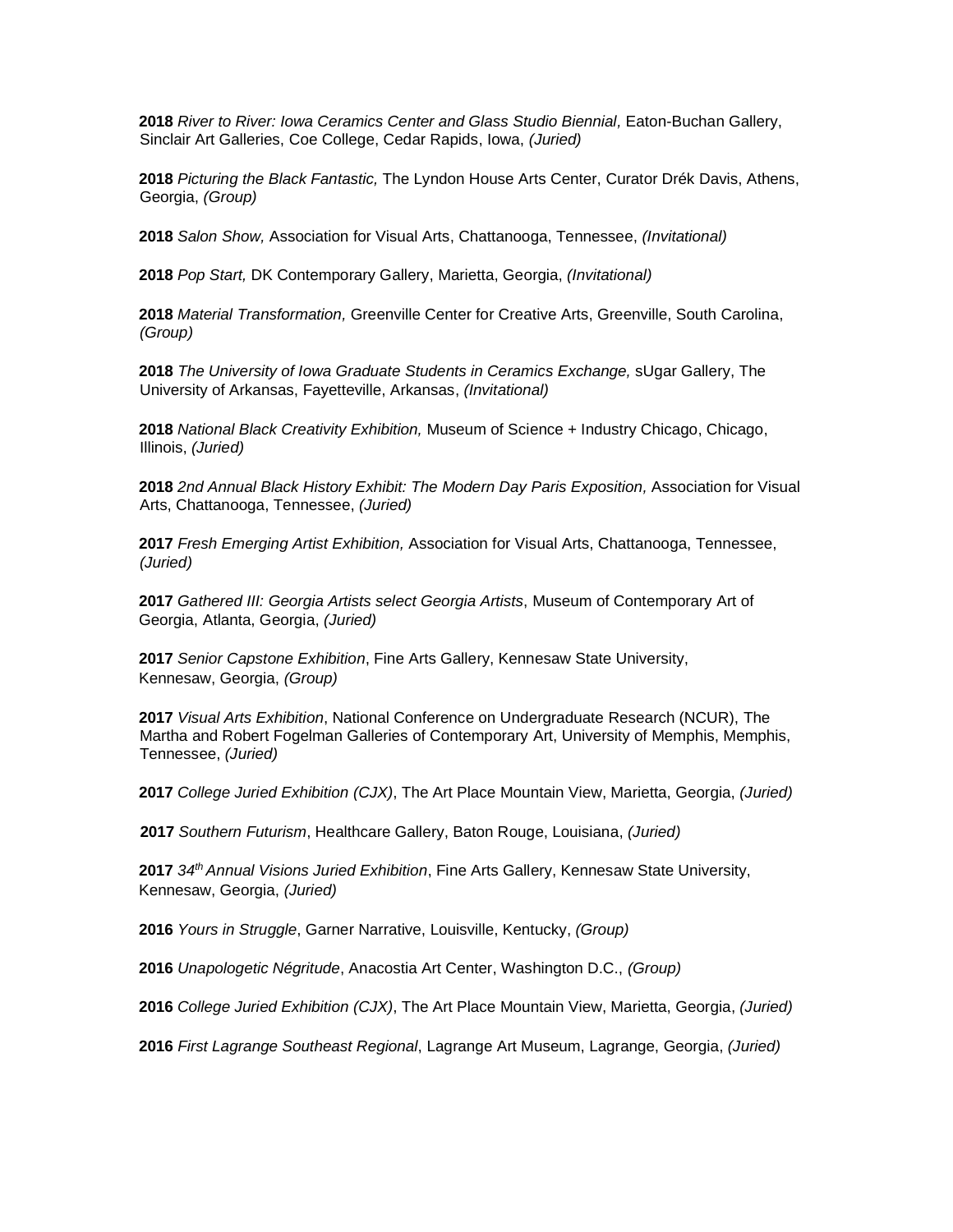*33rd Annual Visions Juried Exhibition*, Fine Arts Gallery, Kennesaw State University, Kennesaw, Georgia, *(Juried)*

*Black Lives Matter*, Gallery 51, Massachusetts College of Liberal Arts, North Adams, Massachusetts, *(Group)*

*Hard-Edge*, OTP Gallery, Marietta, Georgia, *(Group)*

*Sculptural Redux: Taking Pages from Rare Books*, Athenaeum Gallery, Kennesaw State University, Kennesaw, Georgia, *(Group)*

*Power of the Press*, Coburn Gallery, Ashland University, Ashland, Ohio, *(Juried)*

 *Gathered II: Georgia Artists select Georgia Artists*, Museum of Contemporary Art of Georgia, Atlanta, Georgia, (*Juried)*

*Mixed Messages 3*, Antenna Gallery, New Orleans, Louisiana, *(Group)*

*The 99%,* Wiseman Gallery, Rogue Community College, Grants Pass, Oregon, *(Juried)*

*Uncle Remus Redux*, Green County Council on the Arts, Catskill, New York, *(Group)*

*25th National Fine Arts Exhibition*, Douglasville Arts Center, Douglasville, Georgia, *(Juried)*

*September Show*, Alexandria Museum of Art, Alexandria, Louisiana, *(Juried)*

*Wiregrass Biennial*, Wiregrass Museum of Art, Dothan, Alabama, *(Juried)*

2010 Affordable Art Fair, Mayer Fine Art Gallery, 7 West 34<sup>th</sup> Street Building, New York, New York, *(Fair)*

*The Price is Right*, Swan Coach House Art Gallery, Atlanta, Georgia, *(Invitational)*

*American Portfolio*, Chemeketa Community College Art Gallery, Salem, Oregon, *(Group)*

 *Diversity, Society and Us*, North Florida Community College Art Gallery, Madison, Florida, *(Invitational)*

 *Necessary Collector*, Ruby Green Contemporary Art Center, Nashville, Tennessee, *(Invitational)*

*Summer Selection*, Tinney Contemporary, Nashville, Tennessee, *(Invitational)*

*Madison National*, Madison Morgan Cultural Center, Madison, Georgia, *(Juried)*

*No Name Show*, SLM Projects, Roswell, Georgia, *(Invitational)*

*Gallery GO Round*, Roswell Cultural Arts Center, Roswell, Georgia, *(Invitational)*

*Emerging Artists*, Spruill Gallery, Atlanta, Georgia, *(Invitational)*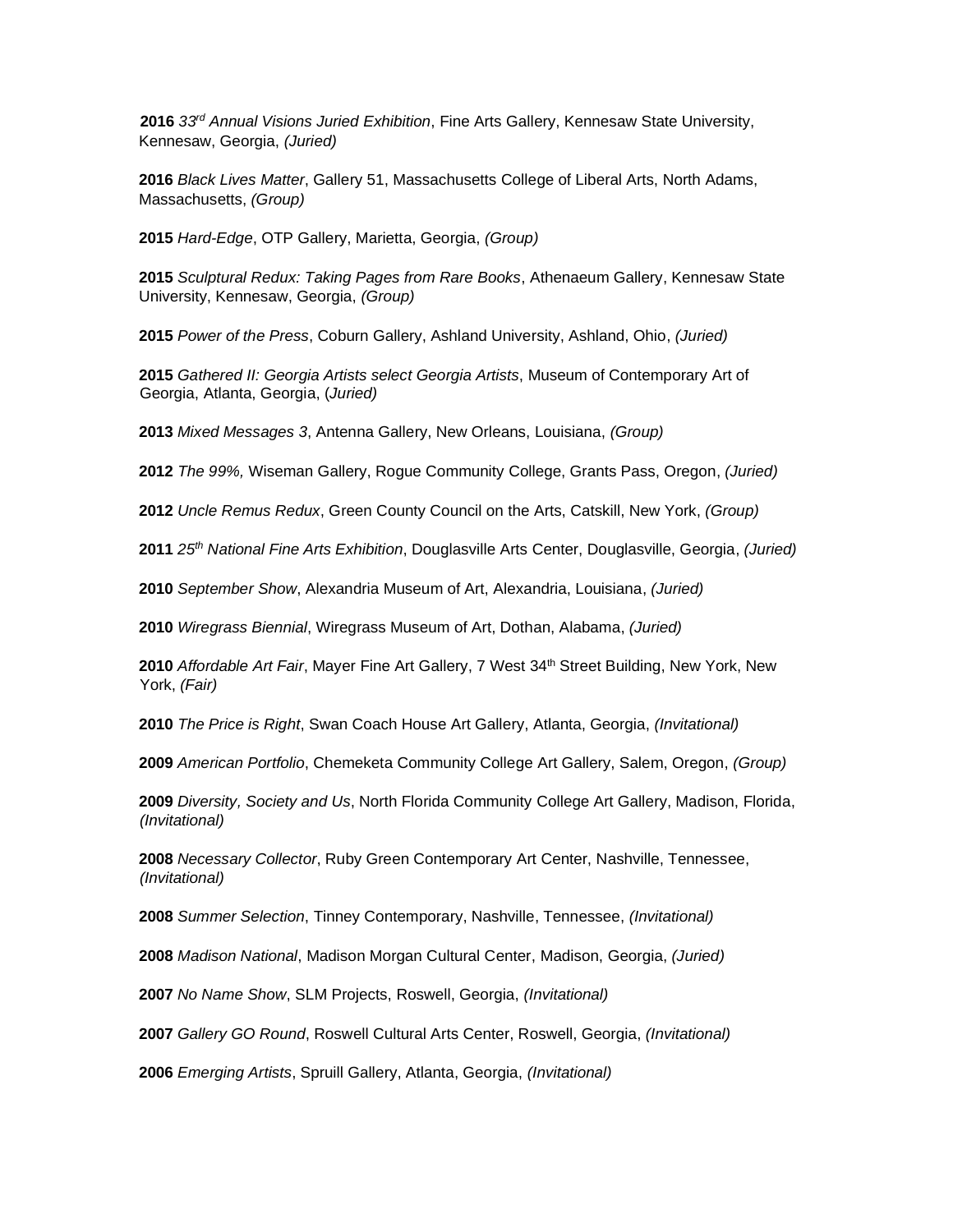*Strong Works/Hot Topics*, Prince George's Community College, Largo, Maryland, *(Invitational)*

*Project Creo: Communication*, The Arts Center, St. Petersburg, Florida, *(Invitational)*

*Catharsis & Stereotypes*, The Ohio State University, Mansfield, Ohio, *(Group)*

 *Race: Enter Personal Politics*, Athens Institute of Contemporary Art (ATHICA), Athens, Georgia, *(Group)*

*Madison National*, Madison Morgan Cultural Center, Madison, Georgia, *(Juried)*

*Slotin Folk Fest*, (Carisma Gallery booth), North Atlanta Trade Center, Georgia, *(Invitational)*

*18th National Juried Art Exhibition*, Mable House Arts Center, Mableton, Georgia, *(Juried)*

*Undercover: UpRoar Art Party*, Roswell Post Office, Roswell, Georgia, *(Invitational)*

*Southwest Café VI*, Southwest Arts Center, Atlanta, Georgia, *(Juried)*

 *17th National Juried Art Exhibition*, Mable House Arts Center, Mableton, Georgia, *(Juried)*

*Works on Paper/Various Artists*, Temple Gallery, Decatur, Georgia, *(Invitational)*

*LaGrange Biennial*, LaGrange Art Museum, LaGrange, Georgia, *(Juried)*

 *(Re)Narrate Exhibition*, Urban Institute for Contemporary Arts, Grand Rapids, Michigan, *(Group)*

 *Genesis XI Show: Golden Brush Awards*, Roswell Visual Arts Center, Roswell, Georgia *(Juried)* 

*17th National Fine Arts Exhibition*, Douglasville Arts Center, Douglasville, Georgia, *(Juried)*

*Communication: UpRoar Art Party*, Roswell Post Office, Roswell, Georgia, *(Invitational)*

*Atlanta Biennial*, The Contemporary, Atlanta, Georgia, *(Group)*

*Visible*, Gallery 100, Atlanta College of Art, Atlanta, Georgia, *(Group)*

## **REGISTRY**

Contemporary Ceramic Network, Kaabo Clay Collective, www.kaaboclaycollective.com

Contemporary Ceramic Network, The Color Network, www.thecolornetwork.org

Contemporary Ceramic Database, Artaxis, www.artaxis.org

Viewing Program, The Drawing Center, New York, New York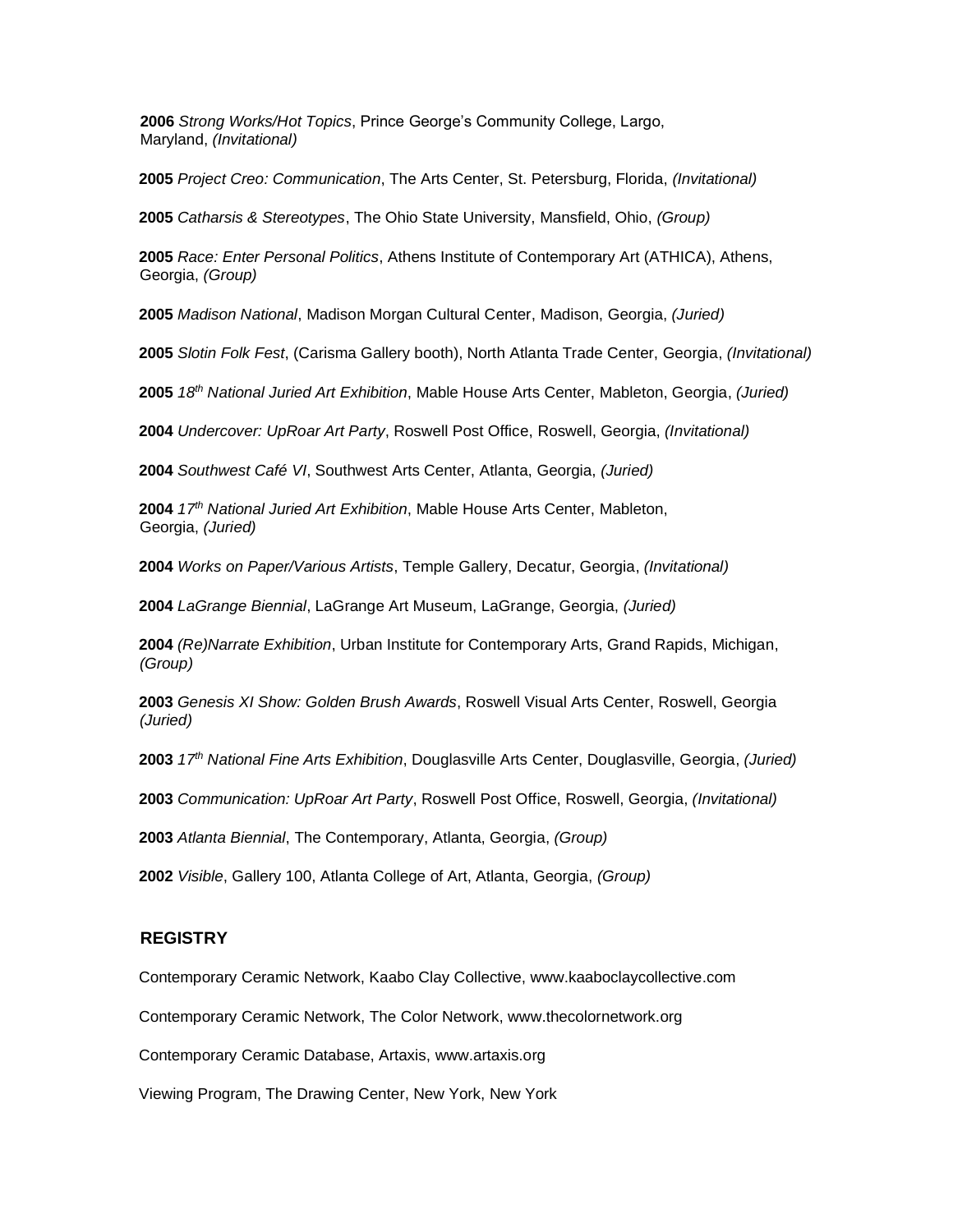## **AWARDS**

**2022** *Atrium Foundation Best in Show, Coined in the South: 2022,* The Mint Museum*,* Charlotte, North Carolina

**2022** *Penland Distinguished Fellowship,* Full Tuition Residency, Penland School of Crafts*,* Penland, North Carolina

**2020** *Honorable Mention, Design Miami Art Fair,* Mindy Solomon Gallery*,* Moore Building, Miami, Florida

**2020** *Elmer Craig Merit Award, The National Council on Education for the Ceramic Arts (NCECA) Juried Student Exhibition,* Artspace, Richmond, Virginia

**2019** *Juror's Choice, Annual MFA Exhibition Online,* University of Montana, Missoula, Montana

**2019** *Winner, Society 1858 Prize for Contemporary Southern Art,* The Gibbes Museum of Art, Charleston, South Carolina

**2019** *Second Place, DUMA Biennial,* Dubuque Museum of Art, Dubuque, Iowa

**2019** *Len Everett Scholarship*, School of Art and Art History, The University of Iowa, Iowa City, Iowa

**2019** *Emma McAllister Novel Scholarship*, School of Art and Art History, The University of Iowa, Iowa City, Iowa

**2019** *Zenobia Award*, Full Tuition Residency, Watershed Center for the Ceramic Arts, Newcastle, Maine

**2019** *Artaxis Fellowship,* Full Tuition Residency, Haystack Mountain School of Crafts*,* Deer Isle, Maine

**2019** *Ceramics Monthly Emerging Artist*, Ceramics Monthly Magazine

**2019** *NCECA Graduate Award for Excellence Second Place, The National Council on Education for the Ceramic Arts (NCECA) Juried Student Exhibition,* Soo Visual Arts Center, Minneapolis, Minnesota

**2019** *Dare to Discover Research Student: Dimensional Practice in Ceramics*, School of Art and Art History, The University of Iowa, Iowa City, Iowa

**2018** *Emma McAllister Novel Scholarship*, School of Art and Art History, The University of Iowa, Iowa City, Iowa

**2017** *Iowa Arts Fellowship*, School of Art and Art History, The University of Iowa, Iowa City, Iowa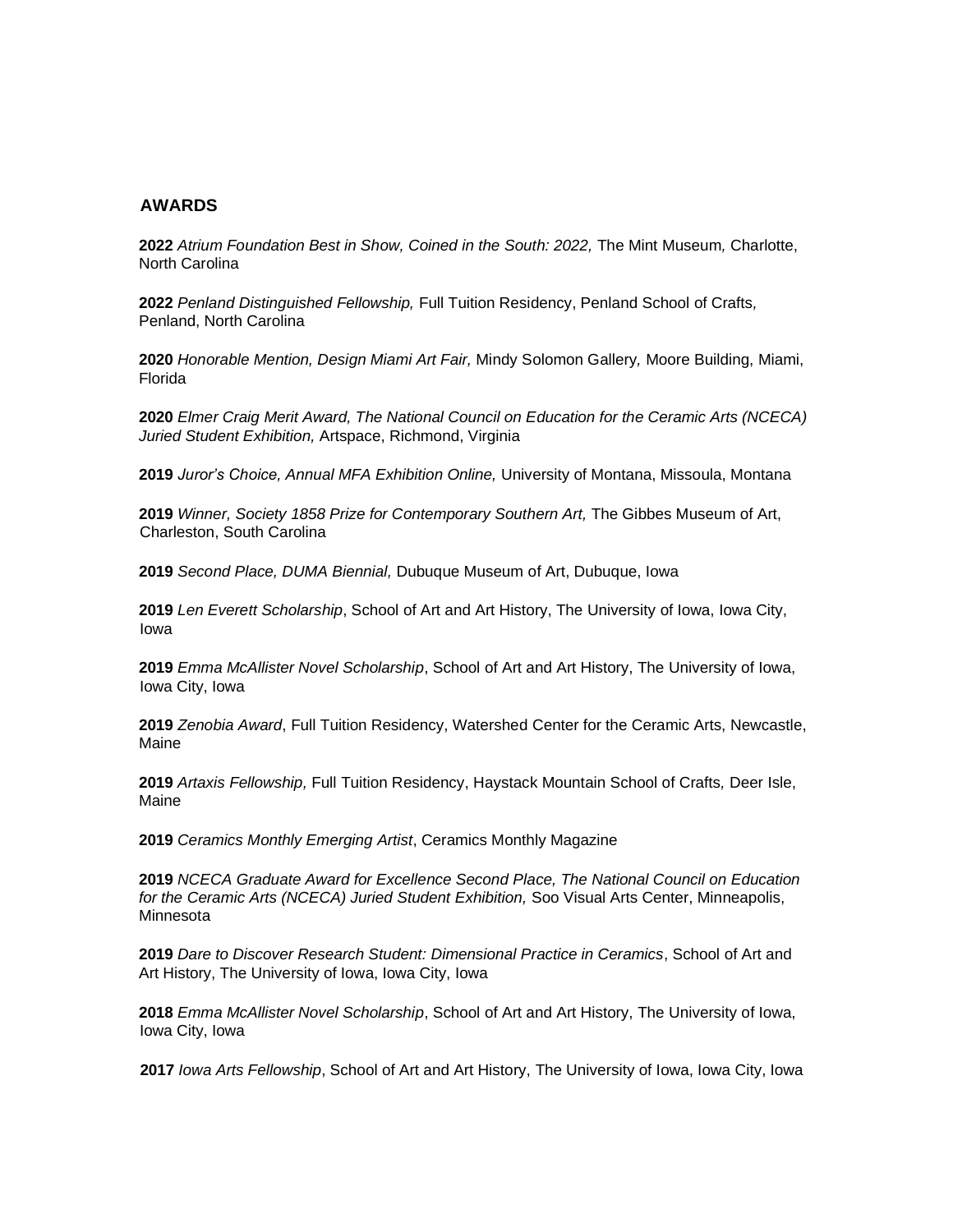*First Place, College Juried Exhibition,* The Art Place Mountain View, Marietta, Georgia

*Second Place Finalist, Deans Print (Dance: Theater)*, College of the Arts, Kennesaw State University, Kennesaw, Georgia

*Second Place, College Juried Exhibition*, The Art Place Mountain View, Marietta, Georgia

*Honorable Mention, College Juried Exhibition*, The Art Place Mountain View, Marietta, Georgia

*College of the Arts Visual Arts Scholarship*, Kennesaw State University, Kennesaw, Georgia

*Robert & Cheryl Moultrie Arts Scholarship*, Kennesaw State University, Kennesaw, Georgia

*Steven L. Lovig Endowed Scholarship*, Kennesaw State University, Kennesaw, Georgia

*Global Learning Scholarship*, Kennesaw State University, Kennesaw, Georgia

*Deans Purchase Award*, *33rd Annual Visions Juried Exhibition,* Fine Arts Gallery, Kennesaw State University, Kennesaw, Georgia

*Second Place Finalist, Deans Print (Music: Jazz Improvisation)*, College of the Arts, Kennesaw State University, Kennesaw, Georgia

*Barry & Sylvia Hyman Art Endowment*, Kennesaw State University, Kennesaw, Georgia

*Glenn Hollingsworth, Jr Endowment Visual Arts Scholarship*, Kennesaw State University, Kennesaw, Georgia

*Florence B. Beddingfield Memorial Art Scholarship*, Kennesaw State University, Kennesaw, Georgia

## **LECTURES & PANEL DISCUSSIONS**

 *Artist Lecture and Panel: New Directions in Practice and Performance*, Stanley Museum of Art, Iowa City, Iowa

 *Artist Panel: Society of 1858 Prize for Contemporary Southern Art*, The Gibbes Museum, Charleston, South Carolina

 *Artist Lecture: Winner of the Society for 1858 Prize of Contemporary Southern Art*, The Gibbes Museum of Art, Charleston, South Carolina

 *Artist Panel: Visual Disobedience: Iowa Artists Dissent, Propose, Actualize!,* Anderson Gallery, Drake University, Des Moines, Iowa

*Arrival,* Iowa Ceramics Center and Glass Studio, Cedar Rapids, Iowa

 *Artist Lecture: The University of Iowa Graduate Students in Ceramics Exchange*, The University of Minnesota, Minneapolis, Minnesota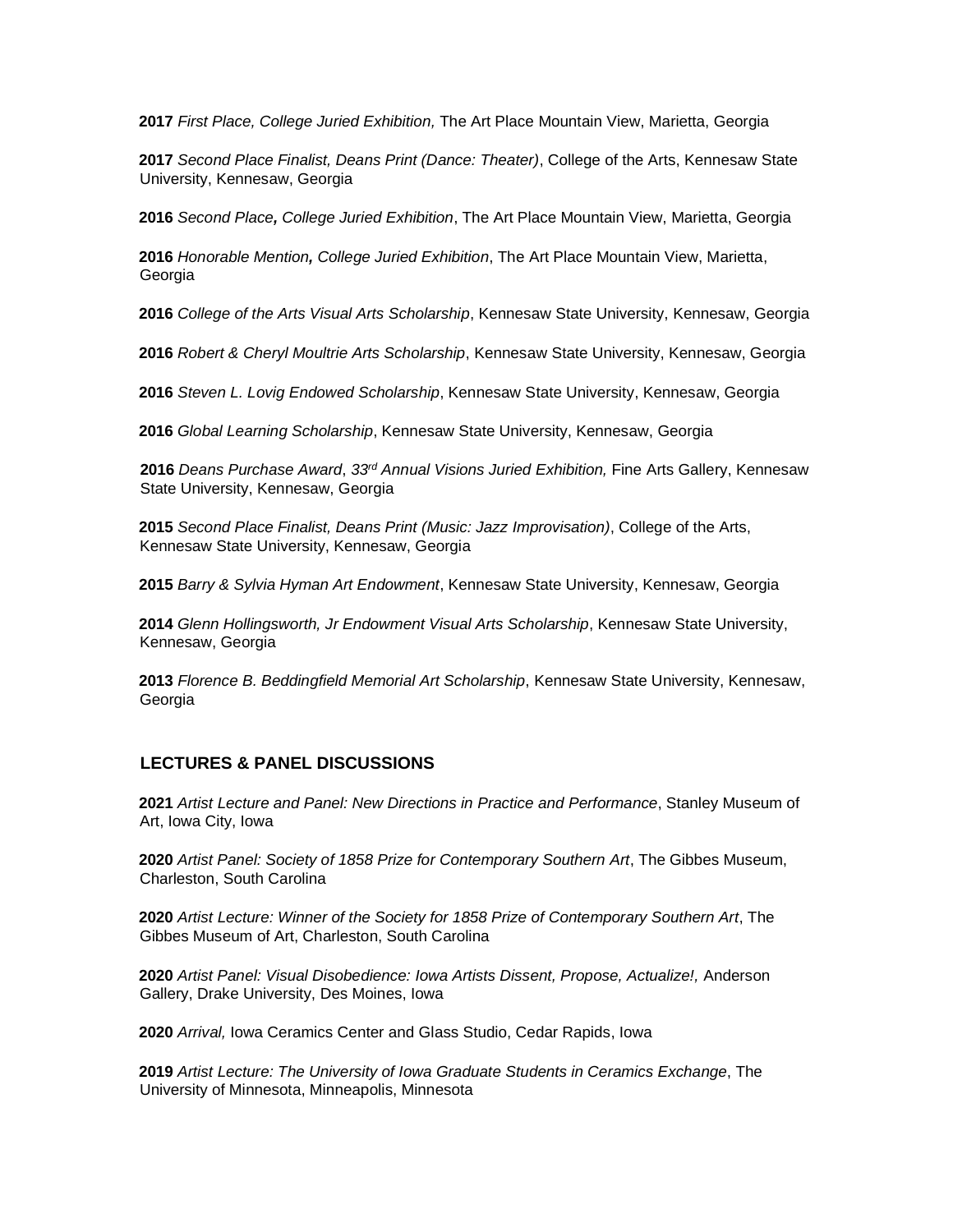*Artist Lecture and Panel Discussion 2.0: The University of Iowa Studio Art Graduates*, Cornell College, Mount Vernon, Iowa

 *When Will We Get Home? Panel Discussion,* Hosted by Daniel Boscaljon of Coffee with Dan, Emerge, Iowa City, Iowa

*Year Two: An Art Journey, Visiting Artist*, Grinnell College, Grinnell, Iowa

 *Donté K. Hayes: Kirkwood Community College Art History Class, The Visual Arts Building*, The University of Iowa, Iowa City, Iowa

 *Artist Lecture: Black History Month Symposium, The University of Iowa College of Public Health*, The University of Iowa, Iowa City, Iowa

 *Artist Lecture: The University of Iowa Graduate Students in Ceramics Exchange*, The University of Kansas, Lawrence, Kansas

*Artist Lecture and Panel Discussion: The University of Iowa Ceramic Graduates*, Cornell College, Mount Vernon, Iowa

 *Artist Lecture: The University of Iowa Graduate Students in Ceramics Exchange*, The University of Arkansas, Fayetteville, Arkansas

*Multiples: Printmaking and Animation and the Political Machine*, National Conference on Undergraduate Research (NCUR), University of Memphis, Memphis, Tennessee

 *The Afrofuturist: Space is the Place*, Radnoculur, College of the Arts, Kennesaw State University, Kennesaw, Georgia

 *Homelessness Awareness through Activist Printmaking*, National Conference on Undergraduate Research (NCUR), University of North Carolina-Asheville, Asheville, North **Carolina** 

*The Real Tales of the Gingerblack Man*, Garner Narrative, Louisville, Kentucky

*Donté K. Hayes*, Seminole State College, Sanford, Florida

*Lunch & Talk with Donté K. Hayes*, Selden Gallery, Norfolk, Virginia

*Cookie Cutter Conundrum*, Lake Eustis Museum of Art, Eustis, Florida

*Art and Identity*, Flagler College, St. Augustine, Florida

*Connections*, Georgia Perimeter College, Clarkston, Georgia

*Project Creo: Communication*, The Arts Center, St. Petersburg, Florida

*Race and Art*, Athens Institute of Contemporary Art (ATHICA), Athens, Georgia

*Superstition*, Ruby Green Contemporary Art Center, Nashville, Tennessee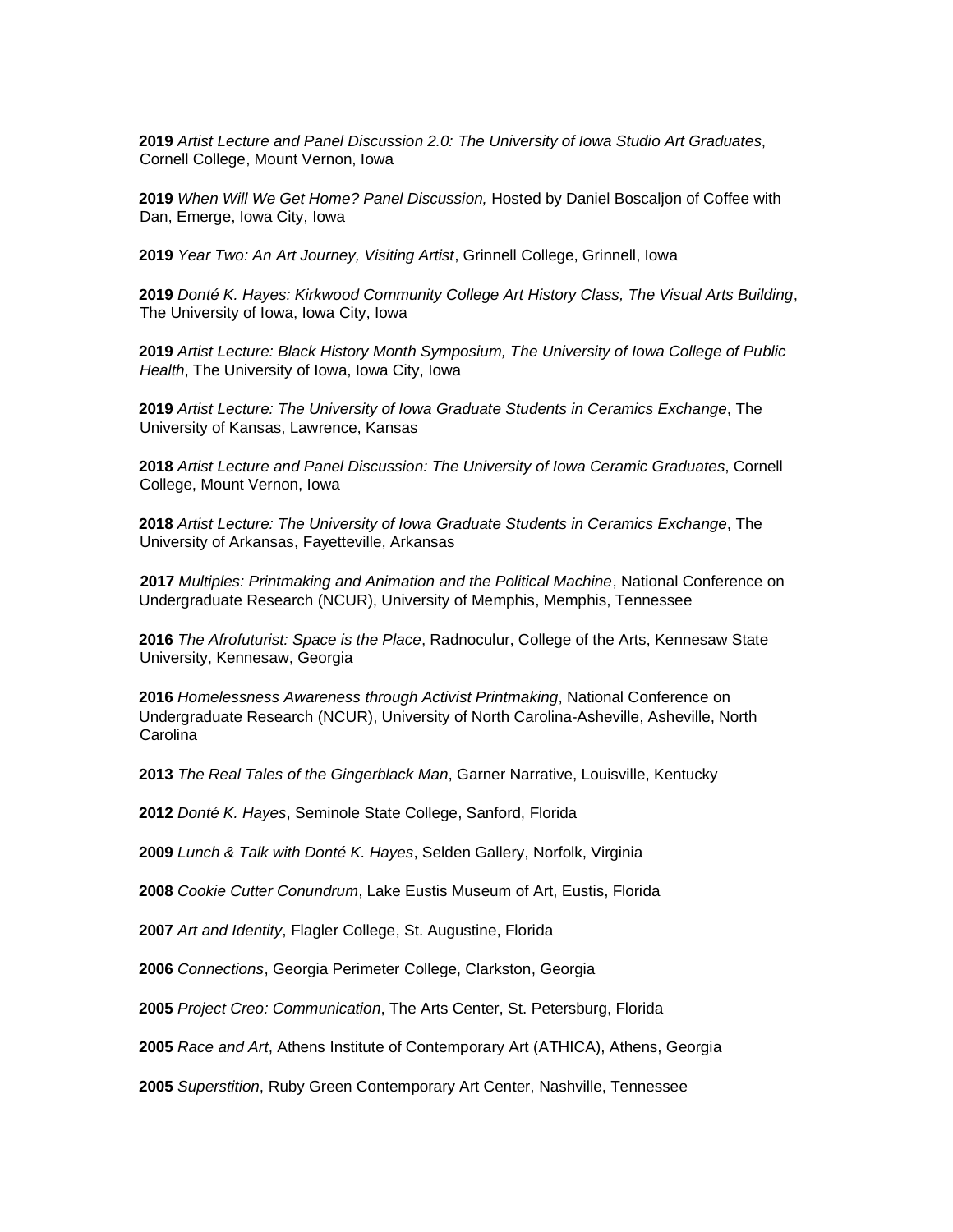*The Misadventures of the Gingerblack Man*, YMI Cultural Center, Asheville, North Carolina

*The Misadventure of the Gingerblack Man,* University of North Carolina-Asheville, North **Carolina** 

*Cookie Monster*, University of Alabama-Huntsville, Huntsville, Alabama

*Atlanta Biennial,* The Contemporary, Atlanta, Georgia

### **SELECTED ARTICLES & PUBLICATIONS**

 *This Present Moment: Crafting a Better World,* Catalog, Renwick Gallery of the Smithsonian American Art Museum*,* Washington D.C.

 *Ologundudu, Folasade,* Burnaway, Review: Generational Power in Donté Hayes' Future Artifacts, April 13

*Umbigio Magazine,* The Newest Forms Of Ceramics, Issue #77

*Lesser, Casey*, Artsy, 22 Artists to Discover at New York's September Fairs, September 8

*Stanley Museum of Art Magazine,* Reimagining Ritual and Style, Fall Issue

*Carnick, Anna*, Design Miami, How To Make It: Modern Rituals, August 21

*I Like Your Work Podcast: Variance Exhibition,* Catalog, Summer Issue

 *New Jersey Arts Annual: Revision and Respond,* Catalog, Newark Museum of Art, Newark, New Jersey

 *Cullum, Jerry,* Arts ATL, Review: History, nature collide fantastically in "The Four Elements", June 4

*Nunez, Carlos,* Burnaway, Review: Inside Out at whitespace, Atlanta, May 25

*Ceramics Monthly Exposure,* Dinner Gallery*,* Ceramics Monthly Magazine, May Issue

 *Graver, David,* Cool Hunting, Dinner Gallery's harmonious "Magic Touch" Group Exhibition, April 28

 *Hickey, Doran,* Fsm. Arts Journal, Review: "Unraveled. Restructured. Revealed: Where Contemporary Art and Diverse Perspectives Intersect", April 16

 *Metrick-Chen, Lenore,* Sculpture Magazine, Welcoming: A Conversation with Donté K. Hayes, April 8

 *Savig, Mary,* Smithsonian American Art Museum: Craft Practice during the Dual Pandemics Blog, Making the Most: In the Studio with Donté K. Hayes, April 2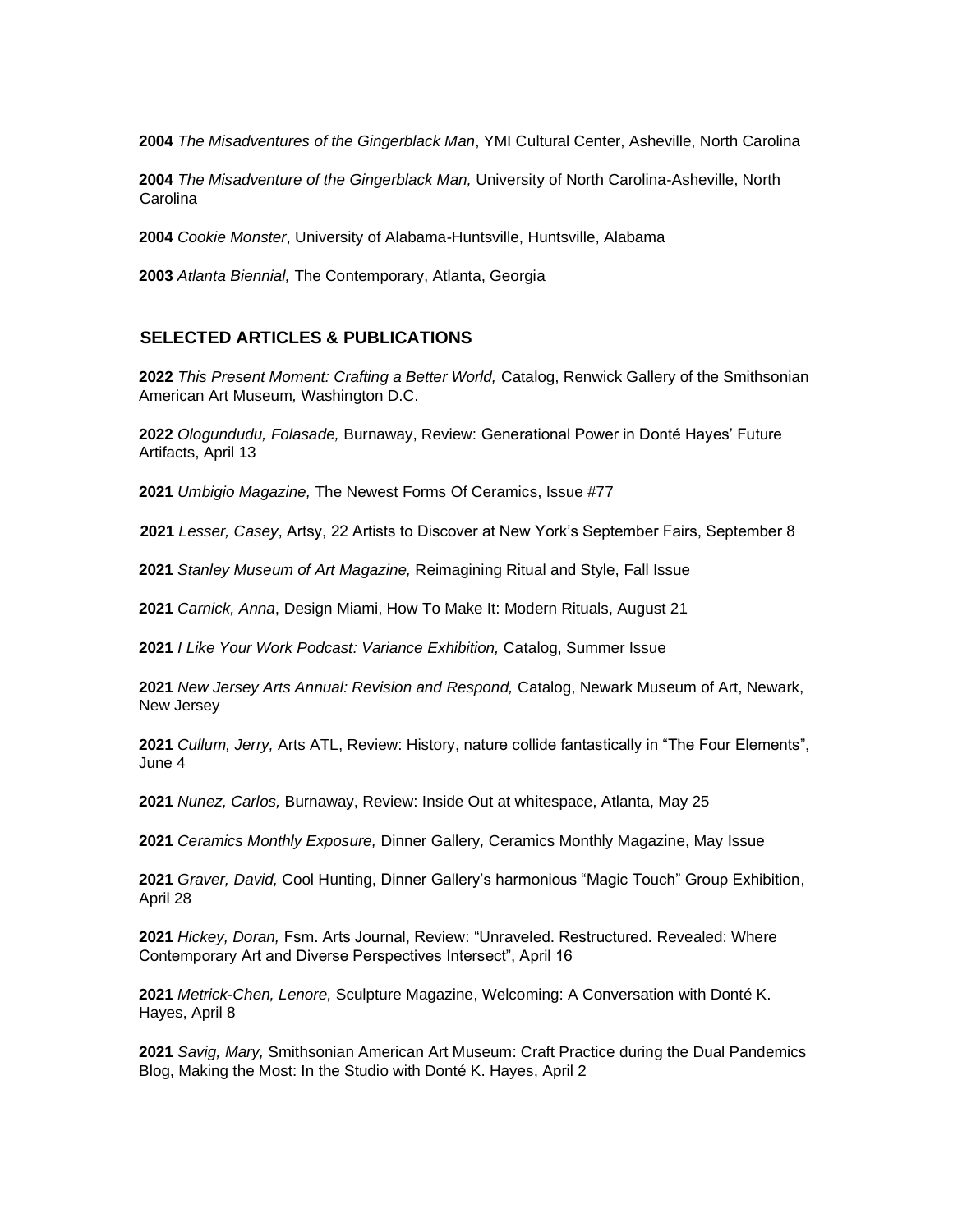*Bick, Tenley,* New Art Examiner, "Other Hues of Blue": A Pandemic – Era Biennial in Atlanta, April 1

*Brantley, Rebecca,* Burnaway, Care In Its Extensive Form: 2021 Atlanta Biennial, March 18

 *Sirlin, Deanna,* Arts ATL, Review: Atlanta Biennial shows that dark times can lead to renewal, creativity, March 3

*Posit Journal,* Cover Artist and featured inside issue, Issue #26

*McCreary, Miles,* The Studio Potter Journal, Do You Believe in the Work?, February Issue

*Maake Magazine,* Issue #11

*The Red Clay Survey,* Catalog**,** The Huntsville Museum of Art, Huntsville, Alabama

 *Mill, Matt,* Art Mag, Visual Arts: The 1858 Prize for Contemporary Southern Art Winner, Issue 45, March 11

 *National Council on Education for the Ceramic Arts (NCECA),* NCECA Juried Student Exhibition, Catalog, Artspace, Richmond, Virginia

*Create! Magazine,* Issue #17

*Parker, Adam*, The Post and Courier, Charleston's Gibbes Museum announces 2019 winner of 1858 Prize and a \$10,000 cash award, December 10

*Hardaway, Connelly*, Charleston City Paper, Gibbes awards Georgia-based ceramicist Donté K. Hayes with 1858 Prize, December 10

*Olson, Katherine Burns*, Architectural Digest, 13 Design insiders share their Miami art week standouts, December 9

*Shankar, Avantika*, Architectural Digest, Here's round-up of what not to miss at this year's Design Miami, December 6

*Elwood, Mark*, New York Post, All the art and stars to ogle at Miami Basel 2019, December 

*Biluar, Edo*, The Scarlet & Red, University of Iowa students open "Surface Remix" at the Smith Gallery, November 7

*Cohen, Alina*, Artsy, The Artists Everyone Talked about during Frieze, October 7

 *1-54 Contemporary African Art Fair,* Mindy Solomon Gallery, Catalog, Somerset House, London, England

*Lotenschtein, Madison*, The Daily Iowan, Benin heads, pineapples, Daleks: the art of Donté Hayes, April 25

*Ceramics Monthly Emerging Artist,* Ceramics Monthly Magazine, May Issue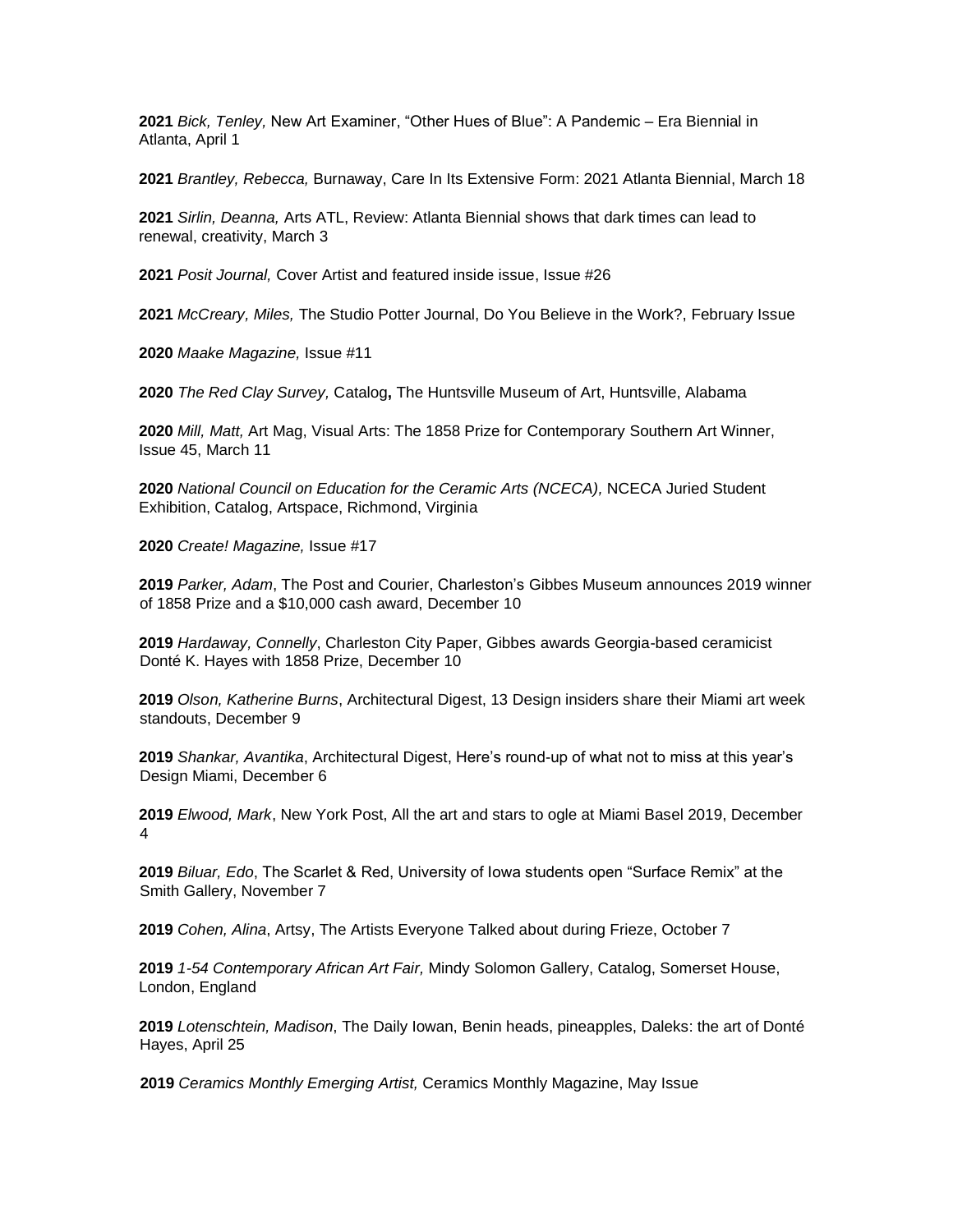*Regan, Sheila*, City Pages, Claytopia takes over Minneapolis (and other awesome art happenings this week), March 26

 *National Council on Education for the Ceramic Arts (NCECA),* NCECA Juried Student Exhibition, Catalog, Soo Visual Arts Center, Minneapolis, Minnesota

*Smith, Jessica*, Flagpole Magazine, Art Notes: "Picturing the Black Fantastic' and More at the Lyndon House, September 12

*Brantley,* Rebecca, Arts ATL, Review: "Gathered III" makes for a rich experience…, *June 27*

*Havens, Sara*, Insider Louisville, 7 Questions with… artist Donté K. Hayes, March 2

*Leger, Benjamin*, 225 Magazine**,** Juried art exhibit at the Healthcare Gallery showcases…, March 1

*Triplett, Jo Anne,* The Leo Weekly, Arts Staff Picks: Cosmic Remix by Donté K. Hayes, February 15

*Kramer, Elizabeth***,** The Courier-Journal, Critic's Picks: Histories of African diaspora inspires artist, February 1

 *Havens, Sara*, Insider Louisville, Garner Narrative's "Yours in Struggle" exhibit offers hope…, January 3

*Kramer, Elizabeth***,** The Courier-Journal, Activist voices "yours in struggle" in art, December 

 *Editorial Team***,** East City Art, Anacostia Art Center Presents Unapologetic Négritude…, May 

*Seven, John***,** Hill Country Observer, Through art, a conversation about race, February/March

*Predojev, Hannah,* The Collegian: Ashland University, Power of the Press, October 3

*Triplett, Jo Anne,* The Leo Weekly, Arts Staff Picks: Afrofuturist, March 11

*Kramer, Elizabeth,* The Courier-Journal, Critic's Picks: Utopia Revisited, February 15

*Havens, Sara,* Insider Louisville, "Afrofuturist" exhibit blends history…, February 2

*French, Natalie,* The Leo Weekly, Journey with the Gingerblack Man, March 20

*Sparks, Mary Margaret,* Arts-Louisville, First Friday Round Up, February 2

The Courier-Journal, Plan it/ Exhibits, Cover Art, February 1

*Limer, Terez,* Arts Alive Newspaper, Uncle Remus Redux…, January/February issue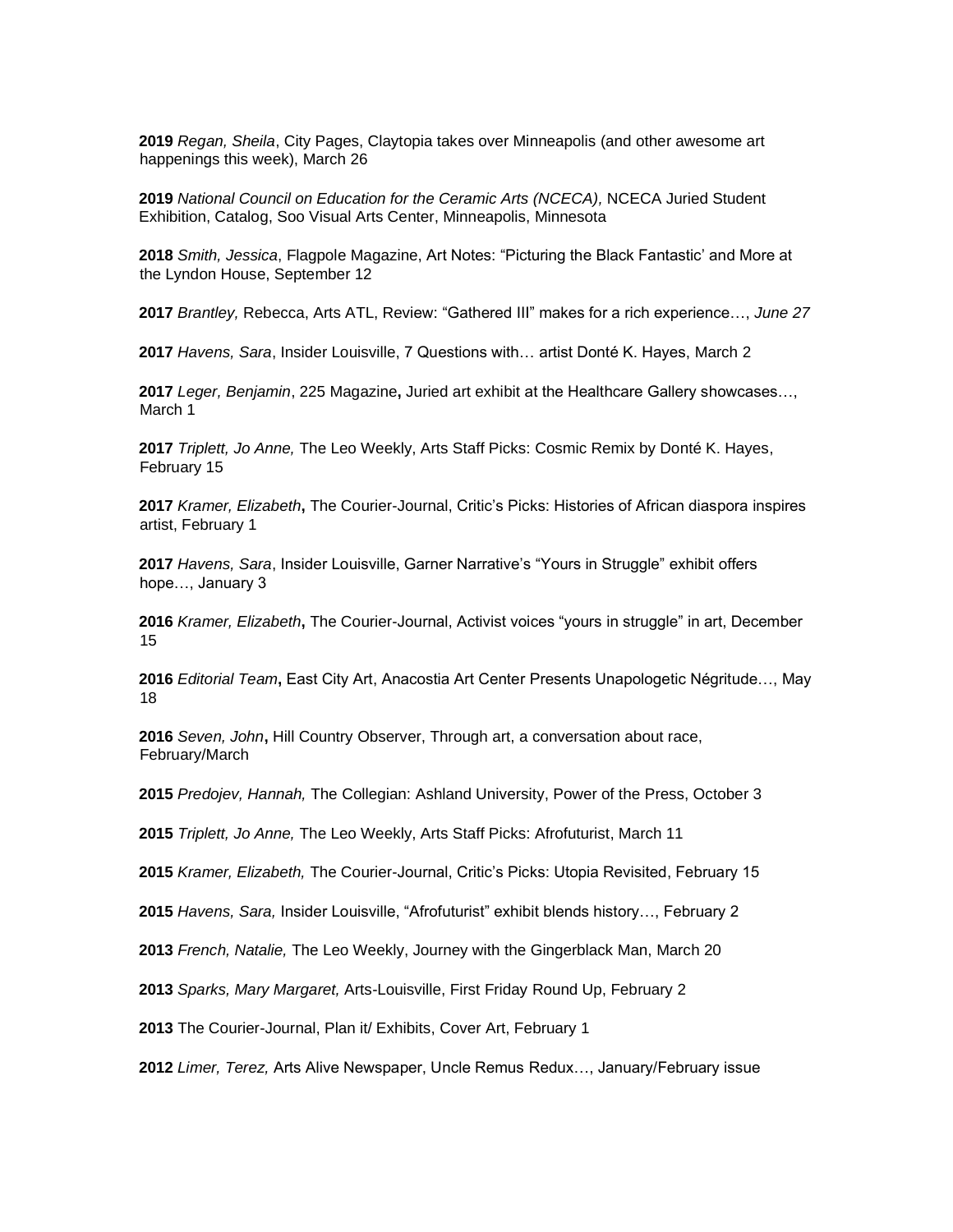*Arrieta, Diane,* Gingerblack Man, Catalog, Florida Atlantic University Library Gallery

*Carroll, Jess,* The Chemeketa Courier, Chemeketa Art Gallery…, October 16

*Brantley, Rebecca,* Flagpole Magazine, Madison Exhibit Features Stellar Work, June 18

*Cole, Christine,* Orlando Sentinel, Humor Austerity Meet…, January 18

*Hummel, Terry,* Orlando Sentinel, Fresh Fixin's, January 15

*Moon, Laura,* Roswell Neighbor, Gallery Go Round Gets Going, March 7

*Elliott, Carol,* The St. Augustine Record Compass, Gingerblack Man, February 2

The St. Augustine Record Compass, Cover Art, February 2

*Clark, Claire,* Folio Weekly, Donte's Inferno, January 30

*Sutherland, Chari,* The Collegian, "Connections" with Hayes, October issue

*Johnson, Jennifer,* The Collegian, Follow the "Gingerblack Man," September issue

 *Cullum, Jerry*, Atlanta Journal-Constitution, Access Atlanta, Black Journey on Unusual Path, September 7

 *Fox, Catherine,* Atlanta Journal-Constitution, Four Diverse Georgia Artists Emerge with a Flourish, July 16

 *Murchison, Adrianne M.,* Atlanta Journal-Constitution, Young Artist Explore Culture, Emotion, July 14

*Greer, Erin,* The Neighbor Newspaper, Spruill Gallery Hosts "Emerging Artists," June 29

*Fenton, Julie,* Emerging Artists, Catalog, Spruill Arts Center

*Warner, David,* Creative Loafing Tampa, Grin and Bear It, December 28

*Whitmire, Lou,* News Journal-Mansfield, OSU- Mansfield Art…, October 4

Sale, Beth, Flagpole Magazine, Art Notes…, September 14

*Derbercker, Krista,* Red & Black, ATHICA Battles Racial Barriers…, August 26

*Roberts, Julie,* Nashville Scene, Our Darkest Fears, February 17

*Batey, Brenda,* Nashville Today, Ruby Green Benefit for Fisk University, January 27

*Maddox, David,* Nashville Scene, Critics' Pick of the Week, January 13

 *Cullum, Jerry,* Atlanta Journal-Constitution Access Atlanta, Undercover Puts the Art in Party, November 11